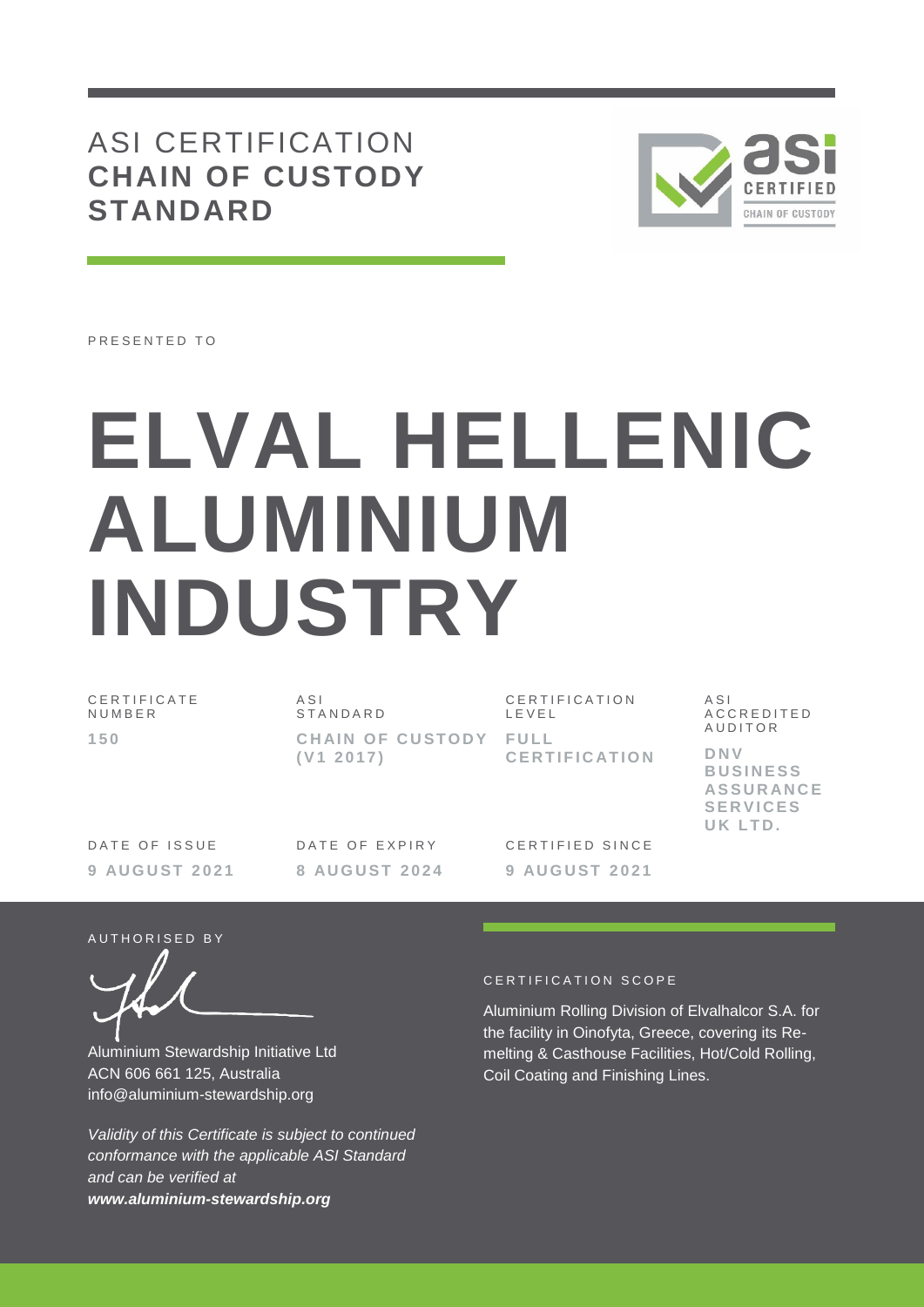# SUMMARY AUDIT REPORT **CHAIN OF CUSTODY STANDARD**

## **OVERVIEW**

| MEMBER NAME                | <b>ELVAL Hellenic Aluminium Industry</b>                                                                                                                                                                                                     |
|----------------------------|----------------------------------------------------------------------------------------------------------------------------------------------------------------------------------------------------------------------------------------------|
| ENTITY NAME                | ELVALHALCOR S.A. - Aluminium Rolling Division                                                                                                                                                                                                |
| CERTIFICATION<br>SCOPE     | Aluminium Rolling Division of Elvalhalcor S.A. for the facility in Oinofyta,<br>Greece, covering its Re-melting & Casthouse Facilities, Hot/Cold Rolling,<br>Coil Coating and Finishing Lines.                                               |
| SUPPLY CHAIN<br>ACTIVITIES | Aluminium Re-melting/Refining<br>Casthouses<br>Post-Casthouse                                                                                                                                                                                |
| ASI STANDARD               | Chain of Custody Standard V1                                                                                                                                                                                                                 |
| AUDIT TYPE                 | <b>Initial Certification Audit</b>                                                                                                                                                                                                           |
| AUDIT FIRM                 | DNV Business Assurance Services UK Ltd.                                                                                                                                                                                                      |
| AUDIT DATE                 | 30 June 2021 - 1 July 2021                                                                                                                                                                                                                   |
| AUDIT REPORT<br>SUBMISSION | 21 July 2021<br>٠                                                                                                                                                                                                                            |
| AUDIT SCOPE                | The audit scope includes all activities at the: Re-melting & Casthouse<br>operations, Hot Rolling, Cold Rolling, Coil Coating, Finishing Lines and<br>Packaging at the Oinofyta site                                                         |
|                            | Supply chain activities included in the Audit Scope:                                                                                                                                                                                         |
|                            | Aluminium Re-melting/Refining<br>$\bullet$                                                                                                                                                                                                   |
|                            | Casthouses                                                                                                                                                                                                                                   |
|                            | Post-Casthouse                                                                                                                                                                                                                               |
|                            | All relevant Criteria in the ASI Chain of Custody Standard were included in<br>the Audit Scope.                                                                                                                                              |
|                            | At the time of the Audit (July 2021), access to the site was not possible, due<br>to COVID-19 related travel restrictions. The Audit has been undertaken as a<br>'desktop' exercise, in accordance with ASI Interim Policy regarding Audits, |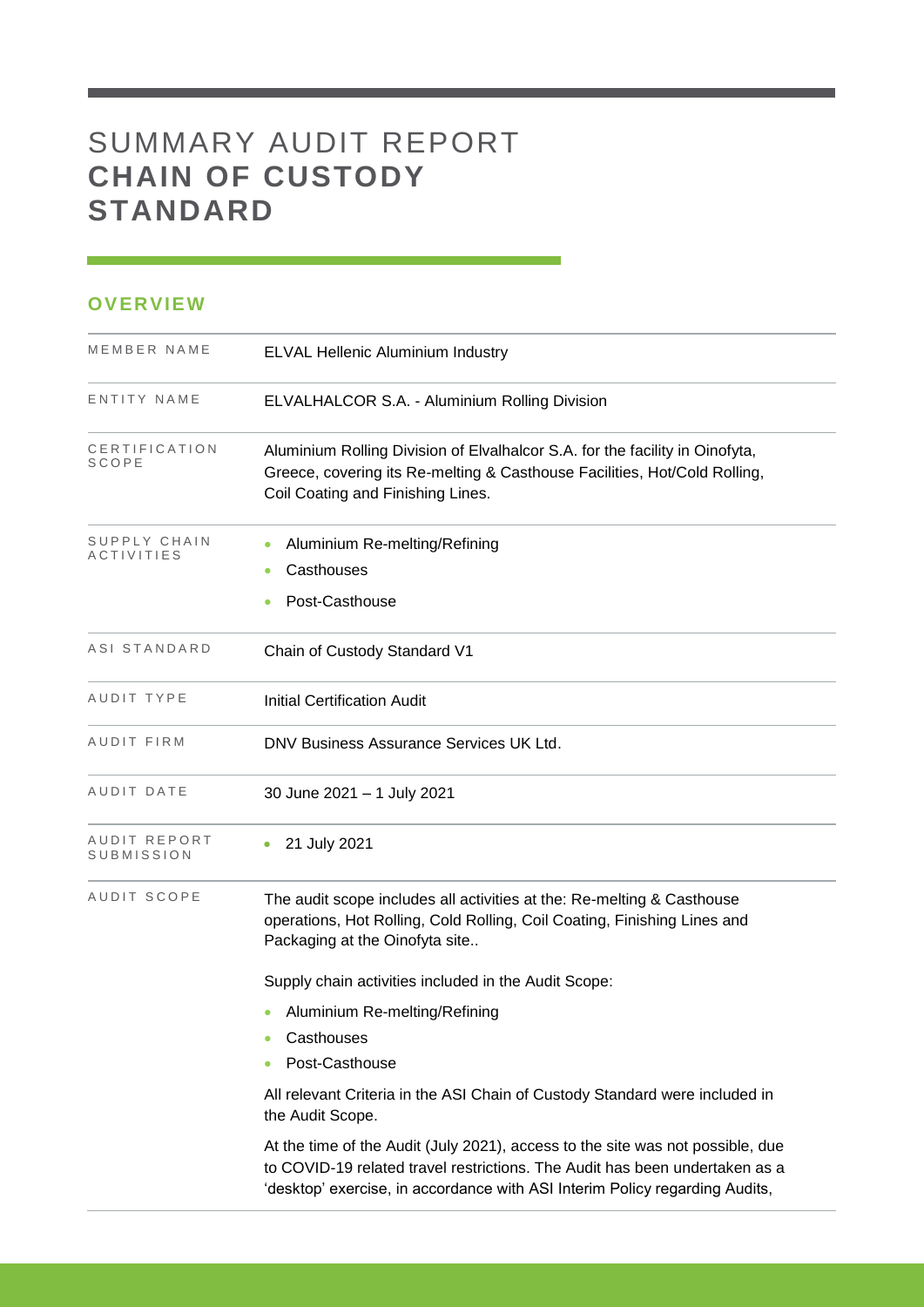|                         | Audit-Related Travel and Coronavirus (v4), and included a remote review of<br>relevant documentation.                                                                                    |  |  |
|-------------------------|------------------------------------------------------------------------------------------------------------------------------------------------------------------------------------------|--|--|
| AUDIT<br>OUTCOME        | Certification                                                                                                                                                                            |  |  |
| AUDIT<br>METHODOLOGY    | The Auditors confirm that:                                                                                                                                                               |  |  |
| DECLARATION             | The information provided by the Entity is true and accurate to the best<br>M<br>knowledge of the Auditor(s) preparing this report.                                                       |  |  |
|                         | The findings are based on verified Objective Evidence relevant to the<br>time period for the Audit, traceable and unambiguous.                                                           |  |  |
|                         | The Audit Scope and audit methodology are sufficient to establish<br>M<br>confidence that the findings are indicative of the performance of the<br>Entity's defined Certification Scope. |  |  |
|                         | The Auditor(s) have acted in a manner deemed ethical, truthful, accurate<br>M<br>professional, independent and objective.                                                                |  |  |
| CERTIFICATION<br>PERIOD | 9 August 2021 - 8 August 2024                                                                                                                                                            |  |  |
| NEXT AUDIT<br>TYPE      | <b>Surveillance Audit</b>                                                                                                                                                                |  |  |
| NEXT AUDIT<br>DATE      | 8 February 2023                                                                                                                                                                          |  |  |
| CERTIFICATION<br>NUMBER | 150                                                                                                                                                                                      |  |  |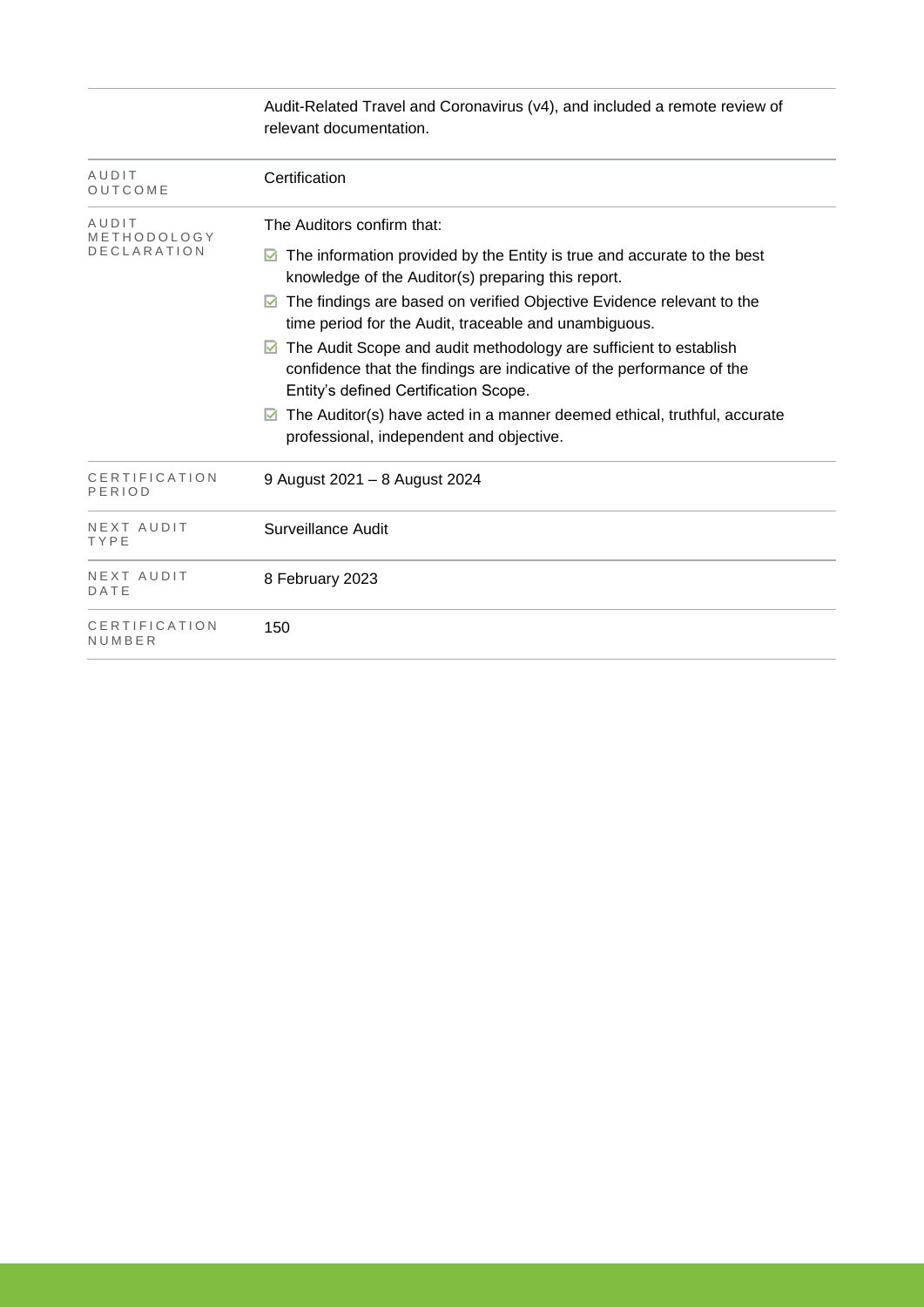# **SUMMARY OF FINDINGS**

| <b>CRITERION</b>                              | <b>RATING</b>  | COMMENT                                                                                                                                                                                                                                                                                                                                 |
|-----------------------------------------------|----------------|-----------------------------------------------------------------------------------------------------------------------------------------------------------------------------------------------------------------------------------------------------------------------------------------------------------------------------------------|
| MANAGEMENT SYSTEM AND RESPONSIBILITIES        |                |                                                                                                                                                                                                                                                                                                                                         |
| 1.1 ASI membership                            | Conformance    | Communications from the ASI Secretariat confirms that<br>Elval is a current member and in good standing.                                                                                                                                                                                                                                |
| 1.2 Management system                         | Conformance    | A dedicated Management System has been developed<br>by the Entity for the implementation of the ASI Chain of<br>Custody Standard.                                                                                                                                                                                                       |
| 1.3 Management system<br>reviews              | Conformance    | The Entity includes a periodic review procedure in its<br>documentation which determines the scope of the<br>review, personnel involved and provides the objectives of<br>the review.                                                                                                                                                   |
| 1.4 Management<br>representative              | Conformance    | The Entity has provided evidence to confirm it has<br>nominated one Management Representative as having<br>overall responsibility and authority for the Entity's<br>conformance with all applicable requirements of the ASI<br>Chain of Custody Standard.                                                                               |
| 1.5 Training                                  | Conformance    | The Entity has implemented a training program to cover<br>all aspects of the Chain of Custody standard to ensure<br>relevant personnel are aware of and competent in their<br>responsibilities under the Chain of Custody Standard.<br>The training program is available to all relevant<br>personnel. Training records are maintained. |
| 1.6 Record keeping                            | Conformance    | All records are securely stored on the Elval Enterprise<br>Resource Planning system. The five year records<br>retention requirement is fulfilled.                                                                                                                                                                                       |
| 1.7a Reporting to ASI<br>(Inputs and Outputs) | Not Applicable | The readiness of the Material Accounting System to<br>produce reports was confirmed during the audit,<br>however, as no reporting is completed until after a full<br>year of the accounting period is completed, once<br>certified, this criterion is Not Applicable.                                                                   |
| 1.7b Reporting to ASI<br>(Input Percentage)   | Not Applicable | The readiness of the Material Accounting System to<br>produce reports was confirmed during the audit,<br>however, as no reporting is completed until after a full<br>year of the accounting period is completed, once<br>certified, this criterion is Not Applicable.                                                                   |
| 1.7c Reporting to ASI<br>(Positive Balance)   | Not Applicable | The readiness of the Material Accounting System to<br>produce reports was confirmed during the audit,<br>however, as no reporting is completed until after a full<br>year of the accounting period is completed, once<br>certified, this criterion is Not Applicable.                                                                   |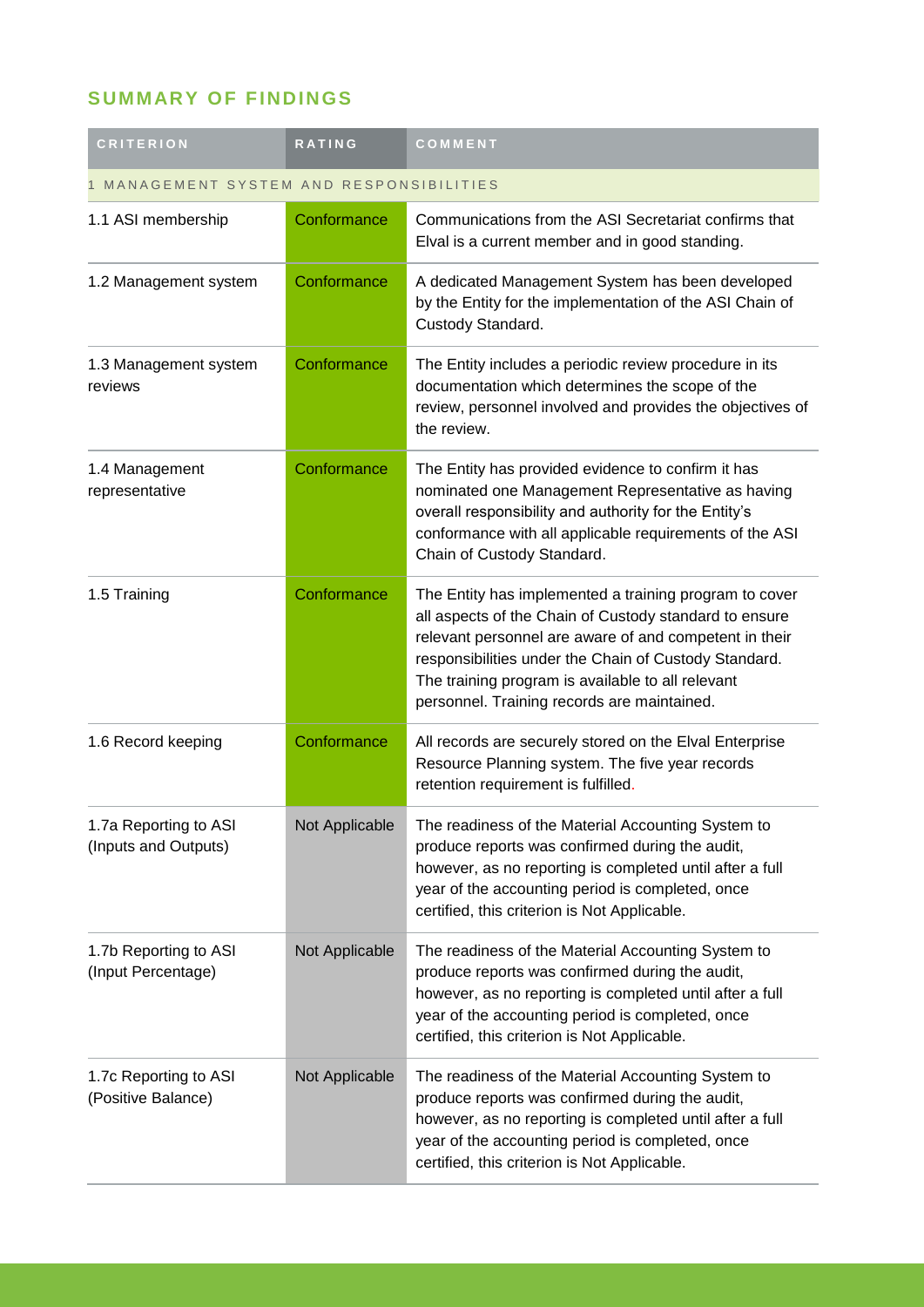| <b>CRITERION</b>                                                                      | RATING         | COMMENT                                                                                                                                                                                                                                                               |
|---------------------------------------------------------------------------------------|----------------|-----------------------------------------------------------------------------------------------------------------------------------------------------------------------------------------------------------------------------------------------------------------------|
| 1.7d Reporting to ASI<br>(Internal Overdraw)                                          | Not Applicable | The readiness of the Material Accounting System to<br>produce reports was confirmed during the audit,<br>however, as no reporting is completed until after a full<br>year of the accounting period is completed, once<br>certified, this criterion is Not Applicable. |
| 1.7e Reporting to ASI<br>(Eligible Scrap)                                             | Not Applicable | The readiness of the Material Accounting System to<br>produce reports was confirmed during the audit,<br>however, as no reporting is completed until after a full<br>year of the accounting period is completed, once<br>certified, this criterion is Not Applicable. |
| 1.7f Reporting to ASI (ASI<br>Credits from Casthouses)                                | Not Applicable | The readiness of the Material Accounting System to<br>produce reports was confirmed during the audit,<br>however, as no reporting is completed until after a full<br>year of the accounting period is completed, once<br>certified, this criterion is Not Applicable. |
| 1.7g Reporting to ASI (ASI<br>Credits purchased)                                      | Not Applicable | The readiness of the Material Accounting System to<br>produce reports was confirmed during the audit,<br>however, as no reporting is completed until after a full<br>year of the accounting period is completed, once<br>certified, this criterion is Not Applicable. |
| 2 OUTSOURCING CONTRACTORS                                                             |                |                                                                                                                                                                                                                                                                       |
| 2.1 Outsourcing<br>Contractors in Chain of<br><b>Custody Certification</b><br>Scope   | Not Applicable | Not Applicable as no outsourcing contractors are used in<br>the Entity's CoC Certification Scope.                                                                                                                                                                     |
| 2.2a Control of Chain of<br><b>Custody Material</b>                                   | Not Applicable | Not Applicable as no outsourcing contractors are used in<br>the Entity's CoC Certification Scope.                                                                                                                                                                     |
| 2.2b No further outsourcing                                                           | Not Applicable | Not Applicable as no outsourcing contractors are used in<br>the Entity's CoC Certification Scope.                                                                                                                                                                     |
| 2.2c Risk assessment                                                                  | Not Applicable | Not Applicable as no outsourcing contractors are used in<br>the Entity's CoC Certification Scope.                                                                                                                                                                     |
| 2.3 Output Quantity                                                                   | Not Applicable | Not Applicable as no outsourcing contractors are used in<br>the Entity's CoC Certification Scope.                                                                                                                                                                     |
| 2.4 Verification and record-<br>keeping                                               | Not Applicable | Not Applicable as no outsourcing contractors are used in<br>the Entity's CoC Certification Scope.                                                                                                                                                                     |
| 3 PRIMARY ALUMINIUM:<br>CRITERIA FOR ASI BAUXITE, ASI ALUMINA AND ASI LIQUID<br>METAL |                |                                                                                                                                                                                                                                                                       |
| 3.1a Chain of Custody<br>Certification Scope -<br><b>Bauxite Mining</b>               | Not Applicable | This Criterion is not applicable to the Entity's Certification<br>Scope.                                                                                                                                                                                              |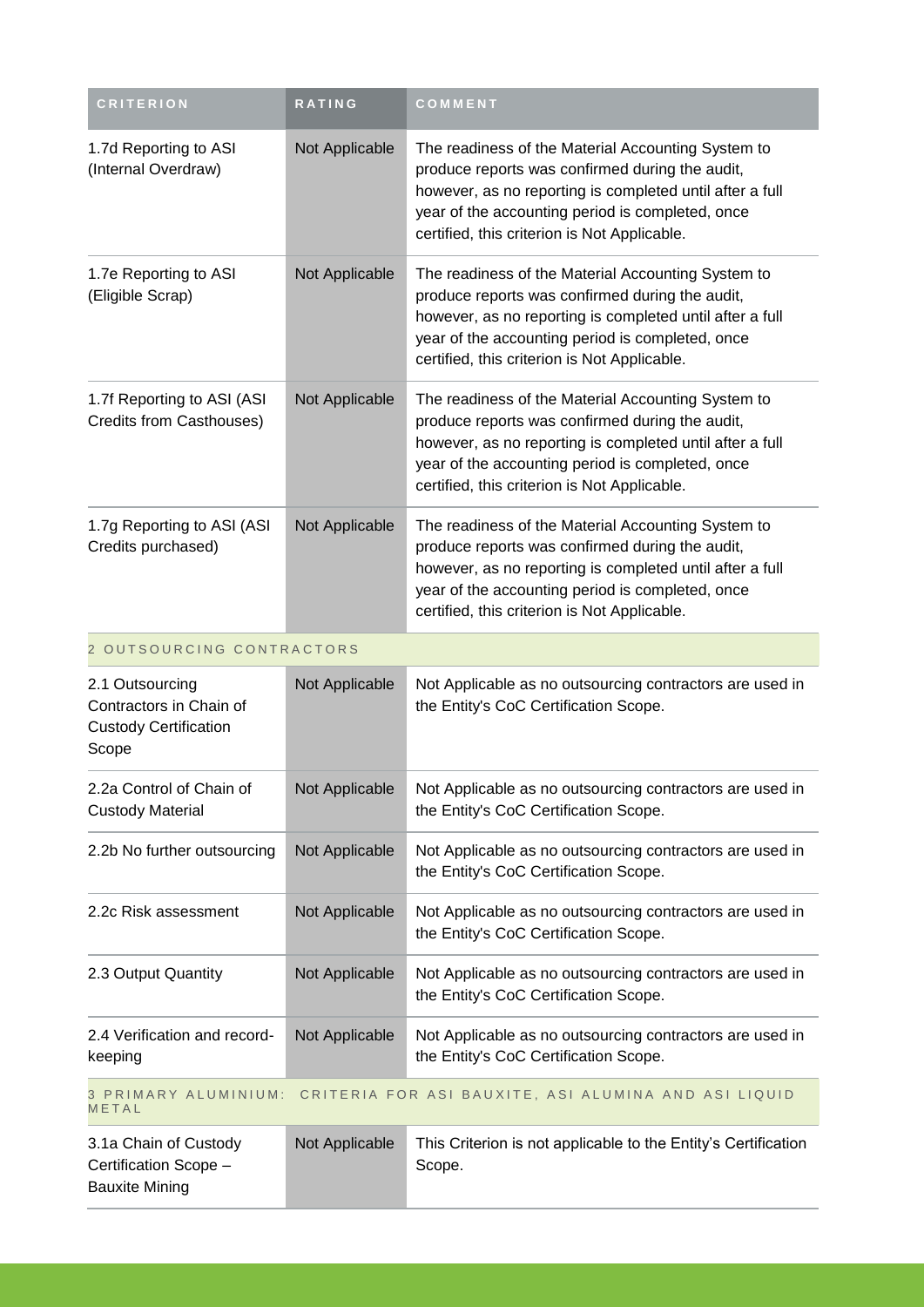| <b>CRITERION</b>                                                                    | RATING         | COMMENT                                                                                                                                                                                                                                                                                                                                                                                                                                                   |
|-------------------------------------------------------------------------------------|----------------|-----------------------------------------------------------------------------------------------------------------------------------------------------------------------------------------------------------------------------------------------------------------------------------------------------------------------------------------------------------------------------------------------------------------------------------------------------------|
| 3.1b ASI Performance<br>Standard - Bauxite Mining                                   | Not Applicable | This Criterion is not applicable to the Entity's Certification<br>Scope.                                                                                                                                                                                                                                                                                                                                                                                  |
| 3.2a Chain of Custody<br>Certification Scope -<br>Alumina Refining                  | Not Applicable | This Criterion is not applicable to the Entity's Certification<br>Scope.                                                                                                                                                                                                                                                                                                                                                                                  |
| 3.2b ASI Performance<br>Standard - Alumina<br>Refining                              | Not Applicable | This Criterion is not applicable to the Entity's Certification<br>Scope.                                                                                                                                                                                                                                                                                                                                                                                  |
| 3.3a Chain of Custody<br>Certification Scope -<br>Aluminium Smelting                | Not Applicable | This Criterion is not applicable to the Entity's Certification<br>Scope.                                                                                                                                                                                                                                                                                                                                                                                  |
| 3.3b ASI Performance<br>Standard - Aluminium<br>Smelting                            | Not Applicable | This Criterion is not applicable to the Entity's Certification<br>Scope.                                                                                                                                                                                                                                                                                                                                                                                  |
|                                                                                     |                | 4 RECYCLED ALUMINIUM: CRITERIA FOR ELIGIBLE SCRAP AND ASI LIQUID METAL                                                                                                                                                                                                                                                                                                                                                                                    |
| 4.1a Chain of Custody<br>Certification Scope -<br>Aluminium Re-<br>Melting/Refining | Conformance    | The Entity operates its own Remelting / Casthouse<br>facilities, no liquid metal comes from any other facility.                                                                                                                                                                                                                                                                                                                                           |
| 4.1b ASI Performance<br>Standard - Aluminium Re-<br>Melting/Refining                | Conformance    | The Entity's ASI Performance Standard Certification<br>(Certificate 82) confirms the scope.                                                                                                                                                                                                                                                                                                                                                               |
| 4.2a Pre-Consumer Scrap<br>and Dross                                                | Conformance    | The Entity uses its SAP system to account for all<br>incoming materials, including ASI Eligible Scrap.<br>Pre-Consumer Scrap is checked that it is designated as<br>Chain of Custody Material supplied directly from a Chain<br>of Custody Certified Entity or Aluminium recovered from<br>Dross and treated Dross residues that is subject to<br>supplier due diligence as per Section 7. Controls are in<br>place to ensure input information is valid. |
| 4.2b Post-Consumer Scrap                                                            | Conformance    | The Entity accounts for Eligible Scrap in their Material<br>Accounting System including Post-Consumer Scrap that<br>is subject to supplier due diligence as per Section 7 and<br>is assessed by the Entity to be post-consumer in origin.                                                                                                                                                                                                                 |
| 4.3a Supplier records                                                               | Conformance    | The Entity has systems in place to record the identity,<br>principals and place/s of operation of all direct suppliers<br>of Recyclable Scrap Material. This is integrated into its<br>ERP system and approved supplier process.                                                                                                                                                                                                                          |
| 4.3b Cash payments                                                                  | Not Applicable | The Entity does not make any payments in cash.                                                                                                                                                                                                                                                                                                                                                                                                            |
| 5 CASTHOUSES: CRITERIA FOR ASI ALUMINIUM                                            |                |                                                                                                                                                                                                                                                                                                                                                                                                                                                           |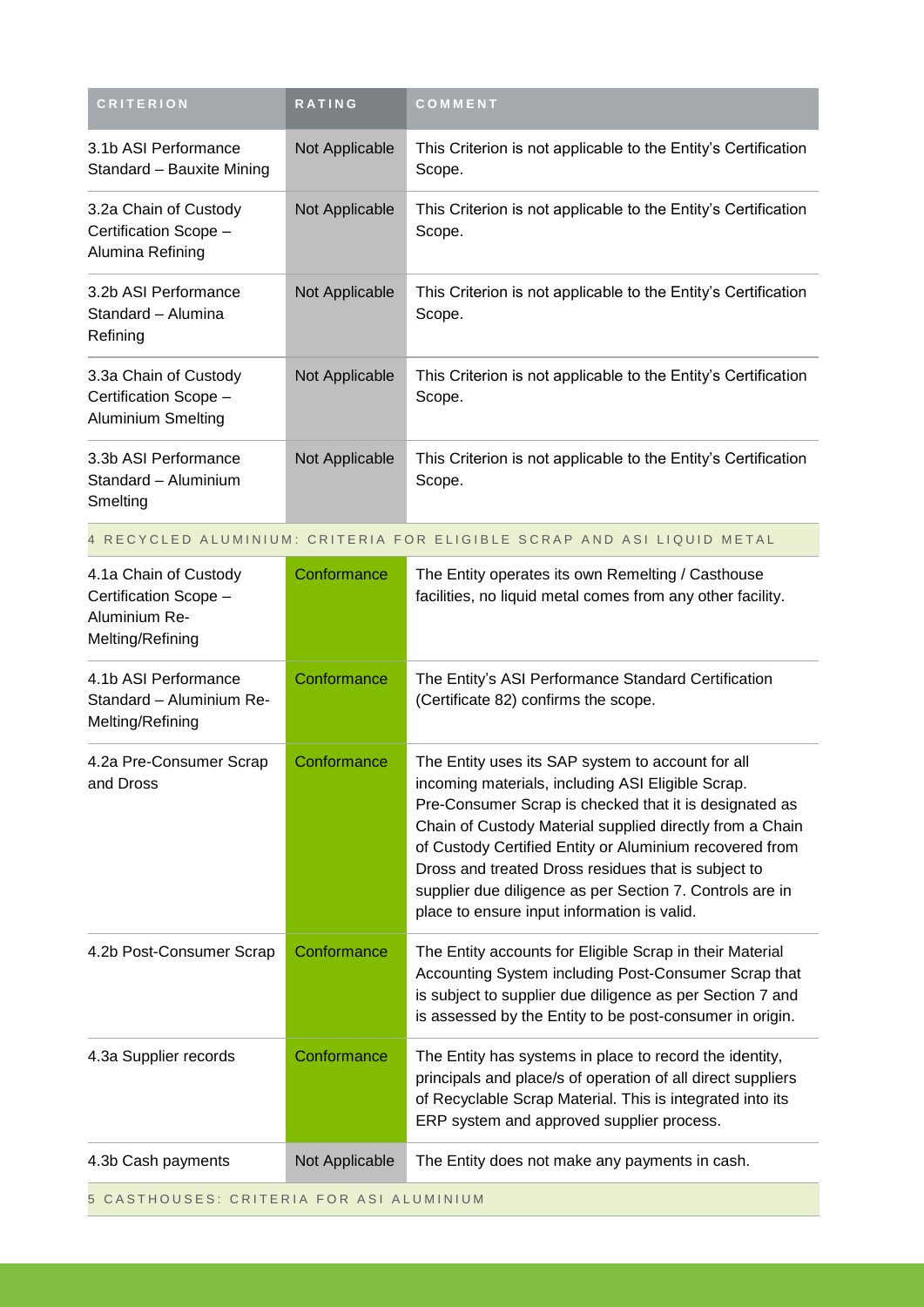| <b>CRITERION</b>                                                    | RATING      | COMMENT                                                                                                                                                                                                                                                                                                                                                                               |
|---------------------------------------------------------------------|-------------|---------------------------------------------------------------------------------------------------------------------------------------------------------------------------------------------------------------------------------------------------------------------------------------------------------------------------------------------------------------------------------------|
| 5.1a Chain of Custody<br>Certification Scope -<br>Casthouses        | Conformance | The Entity's certification scope includes its Casthouse;<br>No other Casthouse is used as a production facility within<br>the certification scope of the Entity.                                                                                                                                                                                                                      |
| 5.1b ASI Performance<br>Standard - Casthouses                       | Conformance | The Entity's ASI Performance Standard Certification<br>(Certificate 82) confirms the scope.                                                                                                                                                                                                                                                                                           |
| 5.2 Casthouse Products                                              | Conformance | The Entity uses a bar code system in place to ensure<br>that unique identification numbers are physically printed<br>on slabs or written on rolls for all Aluminium produced<br>including ASI aluminium. This can be linked to the Input<br>Quantity of Chain of Custody Material for that Material<br>Accounting Period. Every slab and roll is identified and in<br>the SAP system. |
| 6 POST-CASTHOUSE: CRITERIA FOR ASI ALUMINIUM                        |             |                                                                                                                                                                                                                                                                                                                                                                                       |
| 6.1a Chain of Custody<br>Certification Scope - Post-<br>Casthouse   | Conformance | Post-Casthouse products are only produced within the<br>Entity and all facilities are included in its Chain of<br><b>Custody Certification Scope.</b>                                                                                                                                                                                                                                 |
| 6.1b ASI Performance<br>Standard - Post-<br>Casthouse               | Conformance | The Entity's ASI Performance Standard Certification<br>Scope includes all Post-Casthouse operations.                                                                                                                                                                                                                                                                                  |
| 6.1c Sourcing ASI<br>Aluminium                                      | Conformance | The Entity's Material Accounting Systems within SAP is<br>in place to ensure that eligible Aluminium and associated<br>Chain of Custody Documentation can be tracked on all<br>incoming shipments and through the Casthouse to Post-<br>casthouse products.                                                                                                                           |
| MATERIAL                                                            |             | 7 DUE DILIGENCE FOR NON-CHAIN OF CUSTODY INPUTS AND RECYCLABLE SCRAP                                                                                                                                                                                                                                                                                                                  |
| 7.1a Responsible sourcing<br>policy (anti-corruption)               | Conformance | The Entity has issued a Supplier Code of Conduct, which<br>is available for view/download from:<br>https://www.elval.com/arxeia//brochures/ElvalHalcor-<br>Supplier-Code-of-Conduct-EN-13022020.pdf<br>Section 1 of the document presents the Entity's policy on<br>Business ethics and anti-corruption. The document is<br>available both in the Greek and English language.         |
| 7.1b Responsible sourcing<br>policy (responsible<br>sourcing)       | Conformance | The Entity has issued a Supplier Code of Conduct, which<br>is available for view/download from:<br>https://www.elval.com/arxeia//brochures/ElvalHalcor-<br>Supplier-Code-of-Conduct-EN-13022020.pdf<br>The document communicates the Entity's policy and<br>expectations on Responsible Sourcing. The document is<br>available both in the Greek and English language.                |
| 7.1c Responsible sourcing<br>policy (human rights due<br>diligence) | Conformance | The Entity has issued a Supplier Code of Conduct, which<br>is available for view/download from:                                                                                                                                                                                                                                                                                       |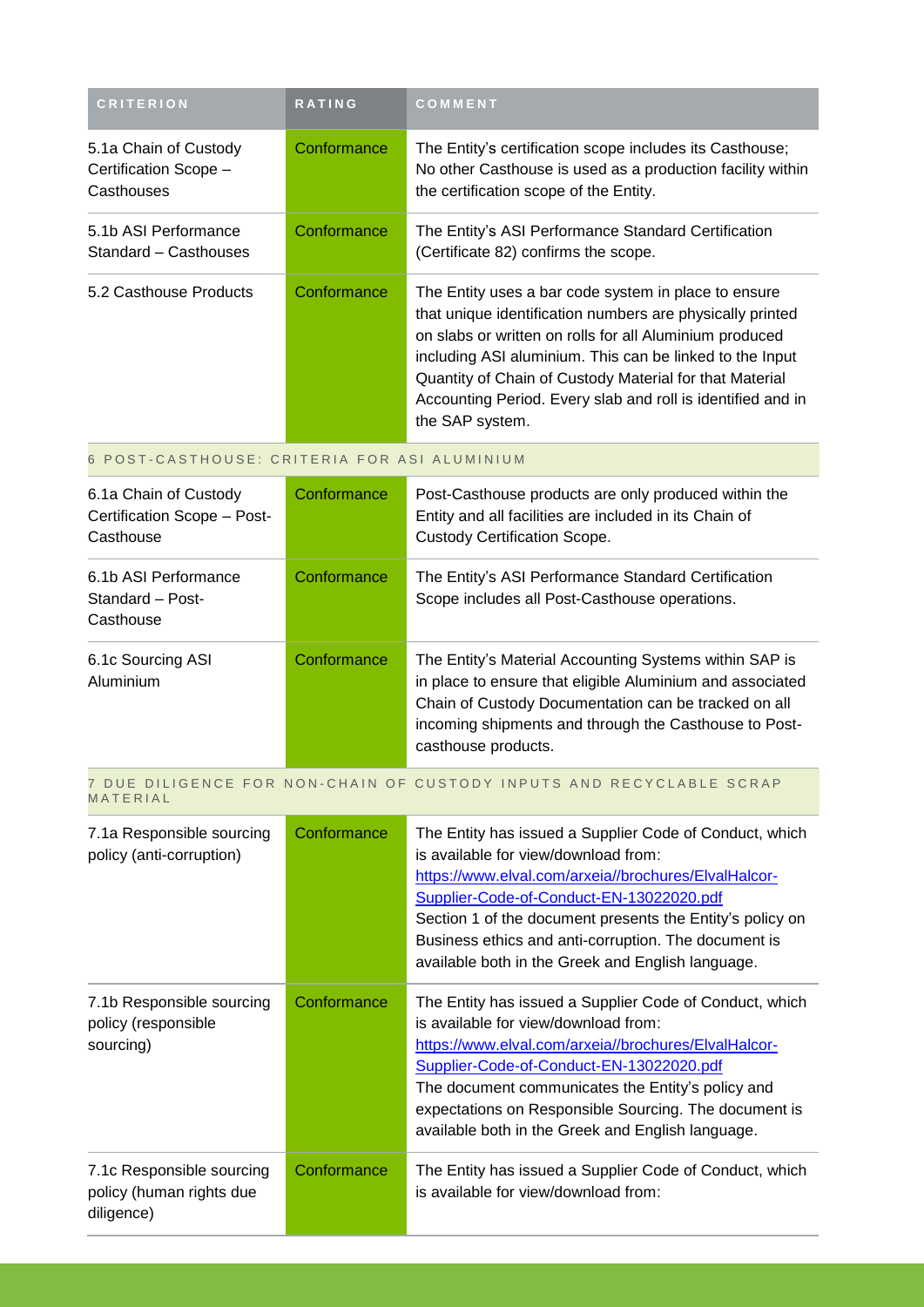| <b>CRITERION</b>                                                               | <b>RATING</b> | COMMENT                                                                                                                                                                                                                                                                                                                                                                                                                                                                                                                                                |
|--------------------------------------------------------------------------------|---------------|--------------------------------------------------------------------------------------------------------------------------------------------------------------------------------------------------------------------------------------------------------------------------------------------------------------------------------------------------------------------------------------------------------------------------------------------------------------------------------------------------------------------------------------------------------|
|                                                                                |               | https://www.elval.com/arxeia//brochures/ElvalHalcor-<br>Supplier-Code-of-Conduct-EN-13022020.pdf<br>Section 2 of the document presents the Entity's<br>requirement on the protection of Human Rights. The<br>document is available both in the Greek and English<br>language.                                                                                                                                                                                                                                                                          |
| 7.1d Responsible sourcing<br>policy (conflict affected and<br>high risk areas) | Conformance   | The Entity has issued a Supplier Code of Conduct, which<br>is available for view/download from:<br>https://www.elval.com/arxeia//brochures/ElvalHalcor-<br>Supplier-Code-of-Conduct-EN-13022020.pdf<br>Section 2 of the document presents the Entity's policy on<br>Conflict Minerals and High Risk areas.                                                                                                                                                                                                                                             |
| 7.2 Risk assessment                                                            | Conformance   | The Entity conducts due diligence with its suppliers of<br>Non-Chain of Custody Material and Recyclable Scrap<br>Material to assess the risks of non-compliance with its<br>responsible sourcing policy. It documents the findings<br>and so far has not identified any high risk supplier,<br>however it has a procedure in place to undertake<br>measurable risk mitigation where risks of adverse<br>impacts are identified.                                                                                                                        |
| 7.3 Complaints mechanism                                                       | Conformance   | All stakeholders have the means to raise grievances to<br>the Entity, with employees able to raise these<br>anonymously or not. The Chain of Custody Document<br>also presents the name of the Responsible Person that is<br>assigned with the responsibility to collect all concerns<br>from customer or suppliers of Chain of Custody material,<br>where all contact info is publicly available on the Elval<br>web site.<br>This Criterion has been positively evaluated for its<br>conformance under Criterion 3.2 of the Performance<br>Standard. |
| 8 MASS BALANCE SYSTEM:                                                         |               | CHAIN OF CUSTODY MATERIAL AND ASI ALUMINIUM                                                                                                                                                                                                                                                                                                                                                                                                                                                                                                            |

| 8.1 Material Accounting<br>System | Conformance | The Entity has a Material Accounting System based on<br>its SAP system. The specification and its manual fully<br>describe the functionality of the system and its use. The<br>processes are documented but have been tested with<br>dummy and/or outdated data. When actual ASI material<br>is received the system is to be checked based on actual<br>material flows. |
|-----------------------------------|-------------|-------------------------------------------------------------------------------------------------------------------------------------------------------------------------------------------------------------------------------------------------------------------------------------------------------------------------------------------------------------------------|
| 8.2a Post-Consumer Scrap          | Conformance | The Entity's Material Accounting System is able to<br>determine the input Quantity of Pre and Post-Consumer<br>Scrap. When actual ASI Chain of Custody Material is<br>received the system should be checked based on actual<br>material flows.                                                                                                                          |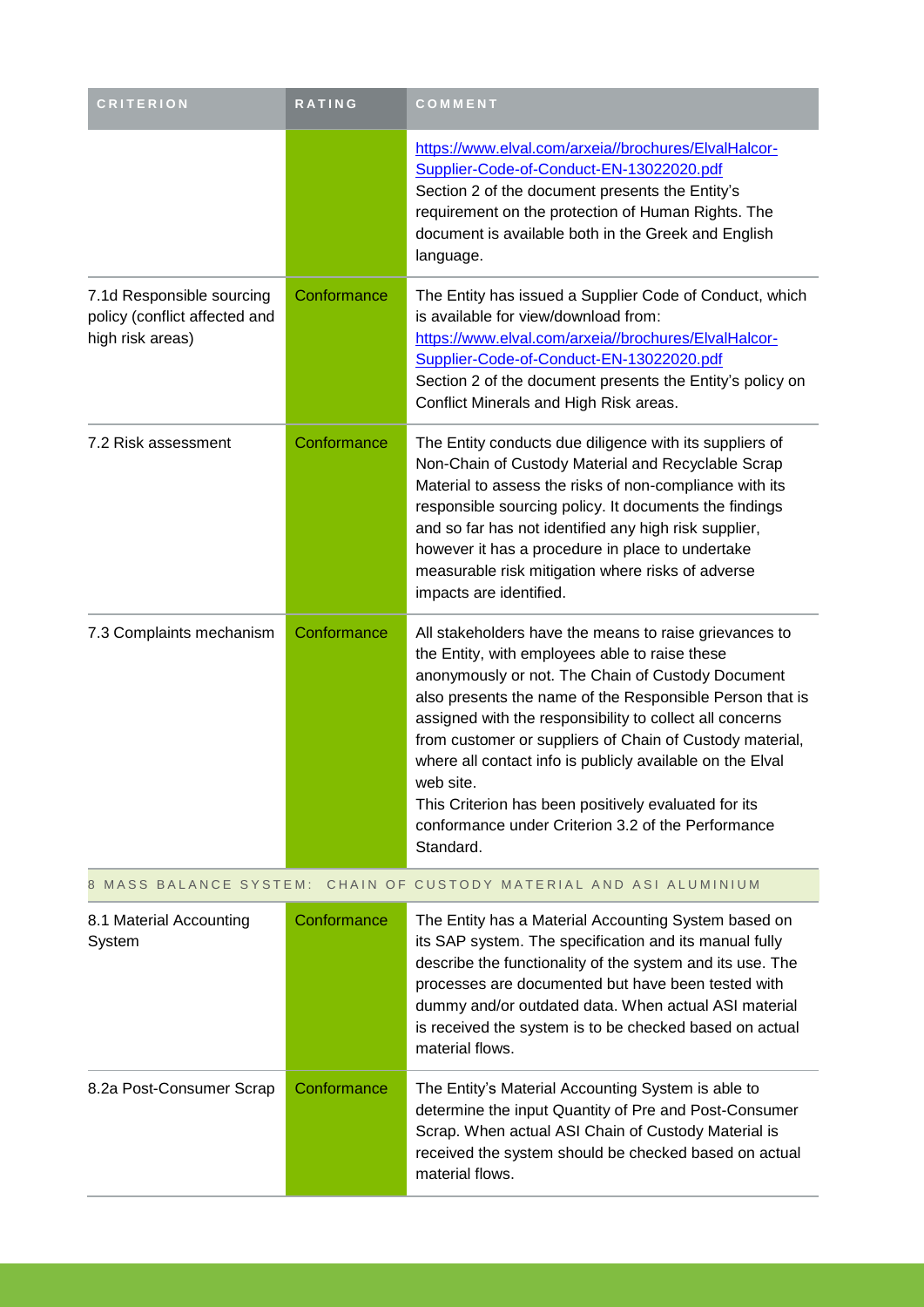| <b>CRITERION</b>                                               | RATING         | COMMENT                                                                                                                                                                                                                                                                                                                                                                                                                                                                                                                                                                                                         |
|----------------------------------------------------------------|----------------|-----------------------------------------------------------------------------------------------------------------------------------------------------------------------------------------------------------------------------------------------------------------------------------------------------------------------------------------------------------------------------------------------------------------------------------------------------------------------------------------------------------------------------------------------------------------------------------------------------------------|
| 8.2b Pre-Consumer Scrap<br>(total)                             | Conformance    | The Entity's Material Accounting System is able to<br>determine the input Quantity of Pre and Post-Consumer<br>Scrap. When actual ASI Chain of Custody Material is<br>received the system should be checked based on actual<br>material flows.                                                                                                                                                                                                                                                                                                                                                                  |
| 8.2c Pre-Consumer Scrap<br>(Eligible Scrap)                    | Conformance    | The Entity has developed the "ASI Chain of Custody<br>Management System", where the chapter related to<br>"Material Accounting System" (MAS) maintains an<br>important role. MAS developed by the Entity is able to<br>meet the relevant criteria requirements, providing an<br>accounting system of material able to determine the input<br>Quantity of Pre and Post-Consumer Scrap, as the Chain<br>of Custody mass balance system ordains. It is underlined<br>that, when actual ASI Chain of Custody Material is<br>received by the Entity, the system should be checked<br>based on actual material flows. |
| 8.3 Material Accounting<br>Period                              | Conformance    | The Entity has developed the "ASI Chain of Custody<br>Management System", where the chapter related to<br>"Material Accounting System" (MAS) maintains an<br>important role. According to the "Material Accounting<br>System Manual", the Material Accounting Period is set to<br>one (1) calendar year.                                                                                                                                                                                                                                                                                                        |
| 8.4 Input Percentage                                           | Conformance    | The Material Accounting System (MAS) developed by the<br>Entity provides an accounting system that can determine<br>the input percentage of ASI Chain of Custody Material.<br>When actual ASI Chain of Custody Material is received<br>by the Entity, the system should be checked based on<br>actual Material flows.                                                                                                                                                                                                                                                                                           |
| 8.5 Input Percentage<br>(Aluminium Re-Melting and<br>Refining) | Not Applicable | The Entity does not operate a facility for re-melting of<br>recyclable scrap only. Re-melting takes place using both<br>recyclable and primary material as well as alloying<br>elements. The process model includes all of the Entity's<br>operations as a single entity and no separate<br>assessment for the input percentage was made (one<br>input percentage for the whole entity is calculated as<br>used) as agreed with ASI. Therefore this criteria has<br>been rated as Not Applicable.                                                                                                               |
| 8.6 Output Quantity<br>determination                           | Conformance    | The Entity has developed the "ASI Chain of Custody<br>Management System", where the chapter related to<br>"Material Accounting System" (MAS) maintains an<br>important role. The MAS developed by the Entity is able<br>to meet the relevant criteria requirements, providing an<br>accounting system of material able to determine the<br>output Quantity based on the operation of SAP. When<br>actual ASI Chain of Custody Material is received by the                                                                                                                                                       |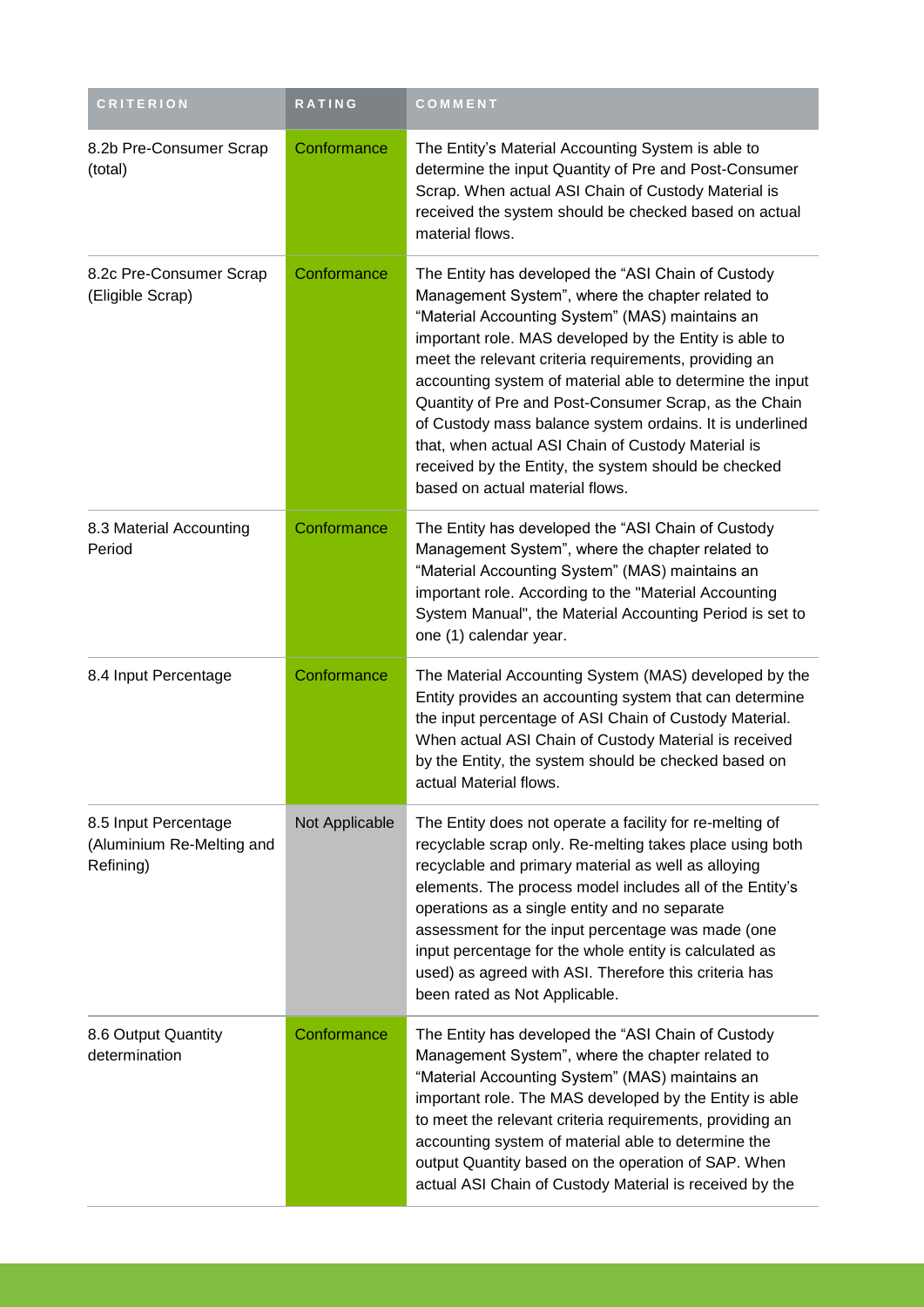| <b>CRITERION</b>                                            | RATING         | COMMENT                                                                                                                                                                                                                                                                                                                                                                                                                                                                                                                                                                                                                                                                                                                           |
|-------------------------------------------------------------|----------------|-----------------------------------------------------------------------------------------------------------------------------------------------------------------------------------------------------------------------------------------------------------------------------------------------------------------------------------------------------------------------------------------------------------------------------------------------------------------------------------------------------------------------------------------------------------------------------------------------------------------------------------------------------------------------------------------------------------------------------------|
|                                                             |                | Entity the system should be checked based on actual<br>material flows.                                                                                                                                                                                                                                                                                                                                                                                                                                                                                                                                                                                                                                                            |
| 8.7 Output Quantity<br>designation                          | Conformance    | The Entity has developed the "ASI Chain of Custody<br>Management System", where the chapter related to<br>"Material Accounting System" (MAS) maintains an<br>important role. The Material Accounting System is based<br>on a Mass Balance Approach, where only inputs and<br>outputs are being monitored. The MAS developed by the<br>Entity is able to meet the relevant criteria requirements,<br>providing an accounting system of material able to<br>designate the output Quantity as 100% Chain of Custody<br>Material, based on the use of SAP. However, it is<br>underlined that, when actual ASI Chain of Custody<br>Material is received by the Entity, the system should be<br>checked based on actual material flows. |
| 8.8 Output Quantity - Pre-<br><b>Consumer Scrap</b>         | Not Applicable | The Entity does not wish to make use of this option. The<br>internal scrap is recycled back into the system on a<br>closed loop fashion. Therefore this criteria has been<br>rated as Not Applicable.                                                                                                                                                                                                                                                                                                                                                                                                                                                                                                                             |
| 8.9 Outputs not exceed<br>inputs                            | Conformance    | The Entity has developed the "ASI Chain of Custody<br>Management System", including a "Material Accounting<br>System" (MAS). MAS developed by the Entity is able to<br>meet the relevant criteria requirements, providing an<br>accounting system of material able to determine the input<br>and output Quantity and ensure that the total output of<br>Chain of Custody Material does not proportionally exceed<br>the Input Percentage as applied to total input of Chain of<br>Custody Material, based on the SAP operation. It is<br>underlined that, when actual ASI Chain of Custody<br>Material is received by the Entity, the system should be<br>checked based on actual material flows.                                 |
| 8.10a Internal Overdraws<br>(not exceed 20%)                | Not Applicable | The Entity does not wish to make use of this option and<br>as such has not made provision for overdraws.                                                                                                                                                                                                                                                                                                                                                                                                                                                                                                                                                                                                                          |
| 8.10b Internal Overdraws<br>(not exceed affected<br>amount) | Not Applicable | The Entity does not wish to make use of this option.<br>Therefore this Criterion is Not Applicable.                                                                                                                                                                                                                                                                                                                                                                                                                                                                                                                                                                                                                               |
| 8.10c Internal Overdraws<br>(period to make up)             | Not Applicable | The Entity does not wish to make use of this option.<br>Therefore this Criterion is Not Applicable.                                                                                                                                                                                                                                                                                                                                                                                                                                                                                                                                                                                                                               |
| 8.11a Positive Balance<br>(carry over)                      | Conformance    | The Entity has developed the "ASI Chain of Custody<br>Management System". The "Material Accounting System"<br>(MAS) The MAS developed by the Entity provides an<br>accounting system that can identify any carry over of a<br>Positive Balance, based on the SAP operation. However,<br>it must be underlined that, when actual ASI Chain of                                                                                                                                                                                                                                                                                                                                                                                      |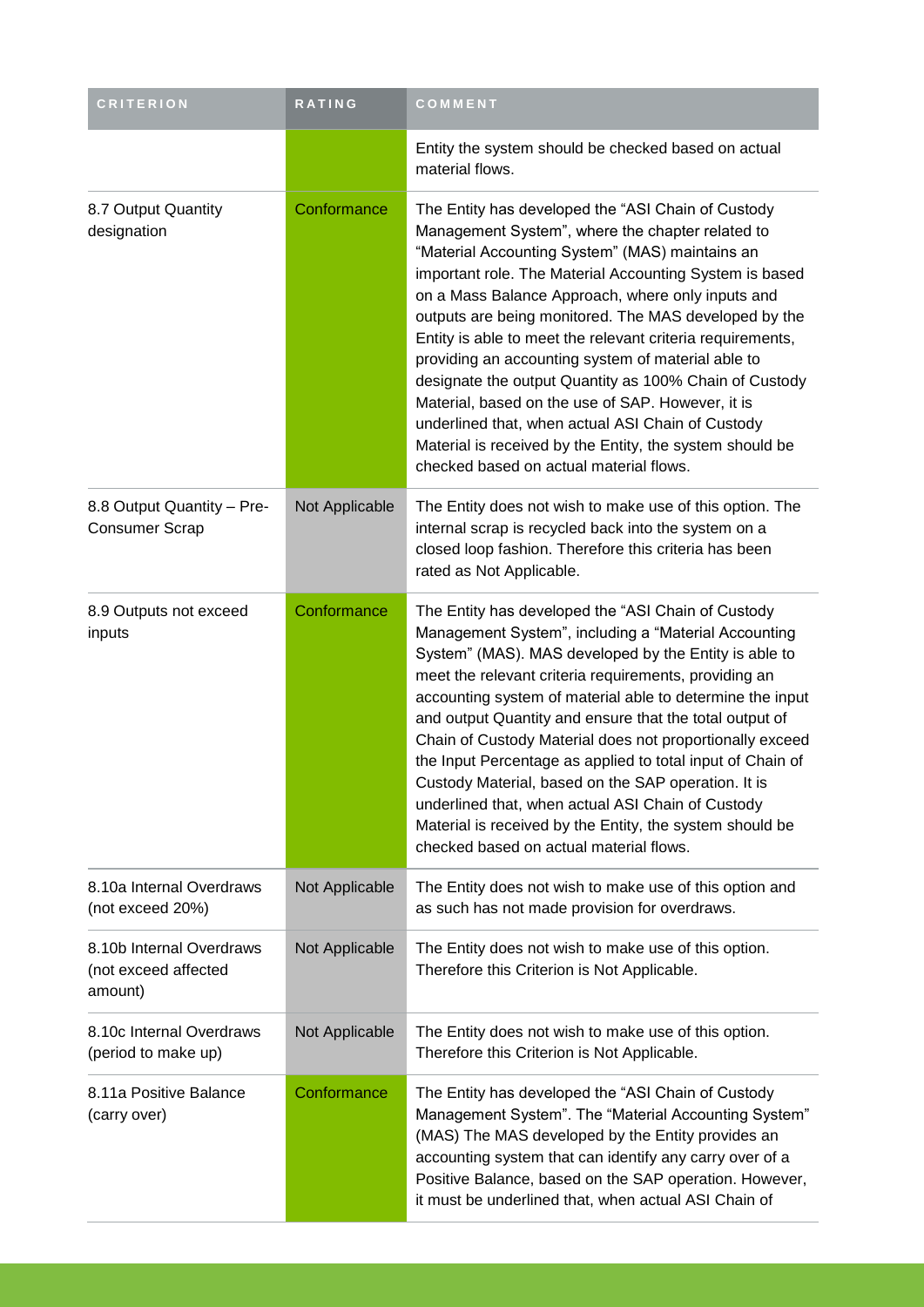| <b>CRITERION</b>                   | <b>RATING</b> | <b>COMMENT</b>                                                                                                                                                                                                                                                                                                                                                                                                                                                                                                                                                                                                                                                                       |
|------------------------------------|---------------|--------------------------------------------------------------------------------------------------------------------------------------------------------------------------------------------------------------------------------------------------------------------------------------------------------------------------------------------------------------------------------------------------------------------------------------------------------------------------------------------------------------------------------------------------------------------------------------------------------------------------------------------------------------------------------------|
|                                    |               | Custody Material is received by the Entity, the system<br>should be checked based on actual material flows.                                                                                                                                                                                                                                                                                                                                                                                                                                                                                                                                                                          |
| 8.11b Positive Balance<br>(expiry) | Conformance   | The Entity has developed the "ASI Chain of Custody"<br>Management System". The "Material Accounting System"<br>(MAS) The MAS developed by the Entity provides an<br>accounting system that can identify any carry over of a<br>Positive Balance, based on the SAP operation. The<br>positive balance is only transferred to the following<br>material accounting period, where, if not consumed, it<br>expires at the end of it. This control is manual, assured<br>by the ASI Coordinator at the end of each Material<br>Accounting Period. When actual ASI Chain of Custody<br>Material is received by the Entity, the system should be<br>checked based on actual material flows. |

#### 9 ISSUING CHAIN OF CUSTODY DOCUMENTS

| 9.1 Shipments and<br>transfers | Conformance | The Entity has integrated its ASI documentation system<br>into the company's SAP system. A range of controls<br>ensures that a Chain of Custody Document is prepared<br>accurately to accompany each shipment or transfer of<br>ASI Chain of Custody Material dispatched to other Chain<br>of Custody Certified Entities. The documents are sent<br>electronically by the sales manager and can be printed.<br>The process is automated to reduce chances of error.                                                                                                                                                                                                                                                                                                       |
|--------------------------------|-------------|---------------------------------------------------------------------------------------------------------------------------------------------------------------------------------------------------------------------------------------------------------------------------------------------------------------------------------------------------------------------------------------------------------------------------------------------------------------------------------------------------------------------------------------------------------------------------------------------------------------------------------------------------------------------------------------------------------------------------------------------------------------------------|
| 9.2a Date of issue             | Conformance | The Entity's Chain of Custody document contains; Date,<br>Reference to material accounting system, Entity of<br>production, ASI certification number (space available but<br>not shown at time of audit as not yet certified), receiving<br>customer name, address and ASI certification number,<br>contact details of both parties, Chain of Custody material<br>type (in this case ASI Aluminium), conformity statement,<br>mass of material, mass of total shipment, disclaimer<br>(which asked if there is an error identified - the Entity<br>should be notified immediately via the Entity's ASI<br>'responsible person' - its ASI coordinator), formal<br>company logo, VAT and company registration numbers,<br>contact details, including of responsible person. |
| 9.2b Reference number          | Conformance | The Entity's Chain of Custody document contains; Date,<br>Reference to material accounting system, Entity of<br>production, ASI certification number (space available but<br>not shown at time of audit as not yet certified), receiving<br>customer name, address and ASI certification number,<br>contact details of both parties, Chain of Custody material<br>type (in this case ASI Aluminium), conformity statement,<br>mass of material, mass of total shipment, disclaimer<br>(which asked if there is an error identified - the Entity<br>should be notified immediately via the Entity's ASI                                                                                                                                                                    |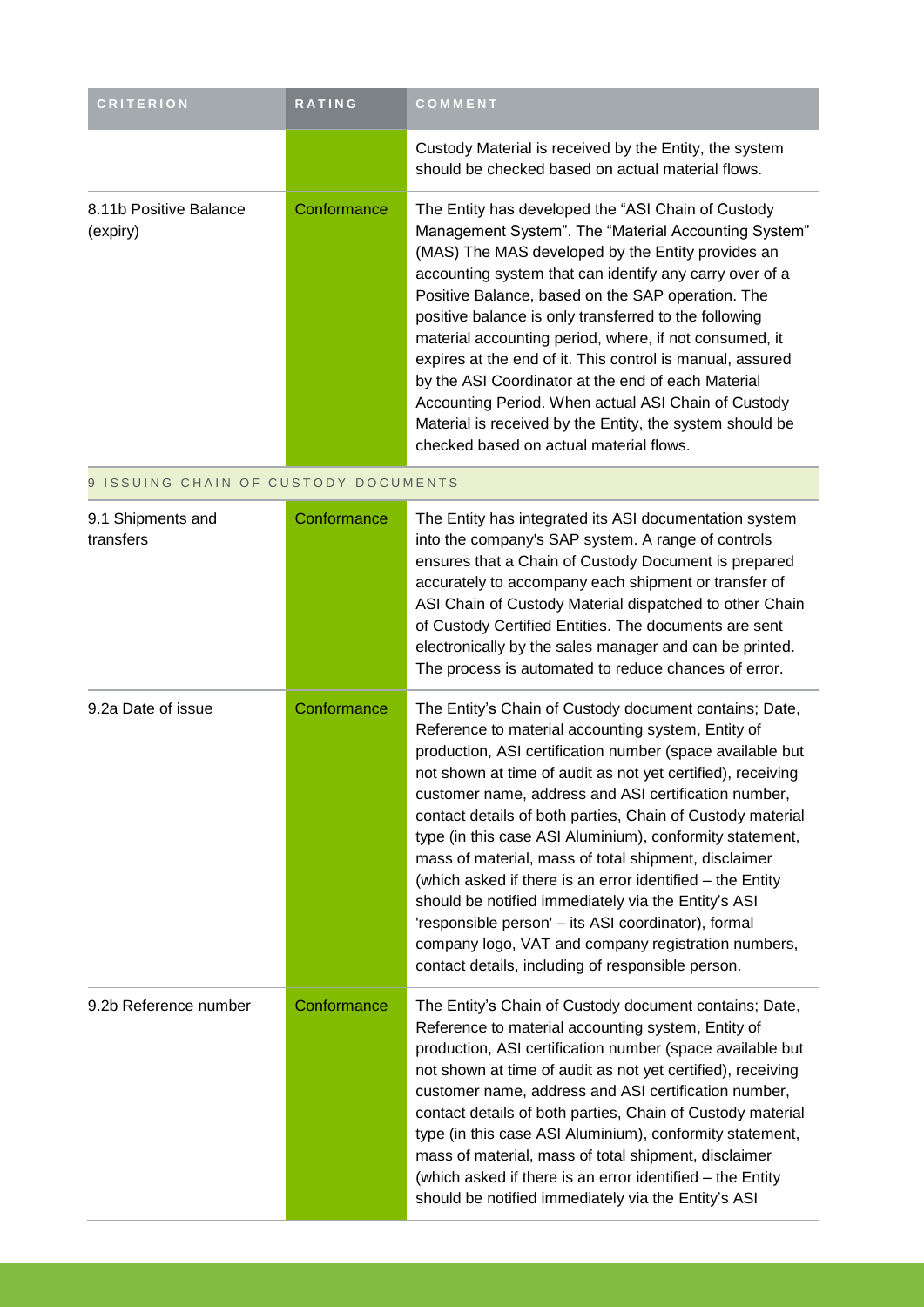| <b>CRITERION</b>              | RATING      | COMMENT                                                                                                                                                                                                                                                                                                                                                                                                                                                                                                                                                                                                                                                                                                                                                                   |
|-------------------------------|-------------|---------------------------------------------------------------------------------------------------------------------------------------------------------------------------------------------------------------------------------------------------------------------------------------------------------------------------------------------------------------------------------------------------------------------------------------------------------------------------------------------------------------------------------------------------------------------------------------------------------------------------------------------------------------------------------------------------------------------------------------------------------------------------|
|                               |             | 'responsible person' - its ASI coordinator), formal<br>company logo, VAT and company registration numbers,<br>contact details, including of responsible person.                                                                                                                                                                                                                                                                                                                                                                                                                                                                                                                                                                                                           |
| 9.2c Issuing Entity           | Conformance | The Entity's Chain of Custody document contains; Date,<br>Reference to material accounting system, Entity of<br>production, ASI certification number (space available but<br>not shown at time of audit as not yet certified), receiving<br>customer name, address and ASI certification number,<br>contact details of both parties, Chain of Custody material<br>type (in this case ASI Aluminium), conformity statement,<br>mass of material, mass of total shipment, disclaimer<br>(which asked if there is an error identified - the Entity<br>should be notified immediately via the Entity's ASI<br>'responsible person' - its ASI coordinator), formal<br>company logo, VAT and company registration numbers,<br>contact details, including of responsible person. |
| 9.2d Receiving customer       | Conformance | The Entity's Chain of Custody document contains; Date,<br>Reference to material accounting system, Entity of<br>production, ASI certification number (space available but<br>not shown at time of audit as not yet certified), receiving<br>customer name, address and ASI certification number,<br>contact details of both parties, Chain of Custody material<br>type (in this case ASI Aluminium), conformity statement,<br>mass of material, mass of total shipment, disclaimer<br>(which asked if there is an error identified - the Entity<br>should be notified immediately via the Entity's ASI<br>'responsible person' - its ASI coordinator), formal<br>company logo, VAT and company registration numbers,<br>contact details, including of responsible person. |
| 9.2e Responsible<br>employee  | Conformance | The Entity's Chain of Custody document contains; Date,<br>Reference to material accounting system, Entity of<br>production, ASI certification number (space available but<br>not shown at time of audit as not yet certified), receiving<br>customer name, address and ASI certification number,<br>contact details of both parties, Chain of Custody material<br>type (in this case ASI Aluminium), conformity statement,<br>mass of material, mass of total shipment, disclaimer<br>(which asked if there is an error identified - the Entity<br>should be notified immediately via the Entity's ASI<br>'responsible person' - its ASI coordinator), formal<br>company logo, VAT and company registration numbers,<br>contact details, including of responsible person. |
| 9.2f Conformance<br>statement | Conformance | The Entity's Chain of Custody document contains; Date,<br>Reference to material accounting system, Entity of<br>production, ASI certification number (space available but<br>not shown at time of audit as not yet certified), receiving<br>customer name, address and ASI certification number,                                                                                                                                                                                                                                                                                                                                                                                                                                                                          |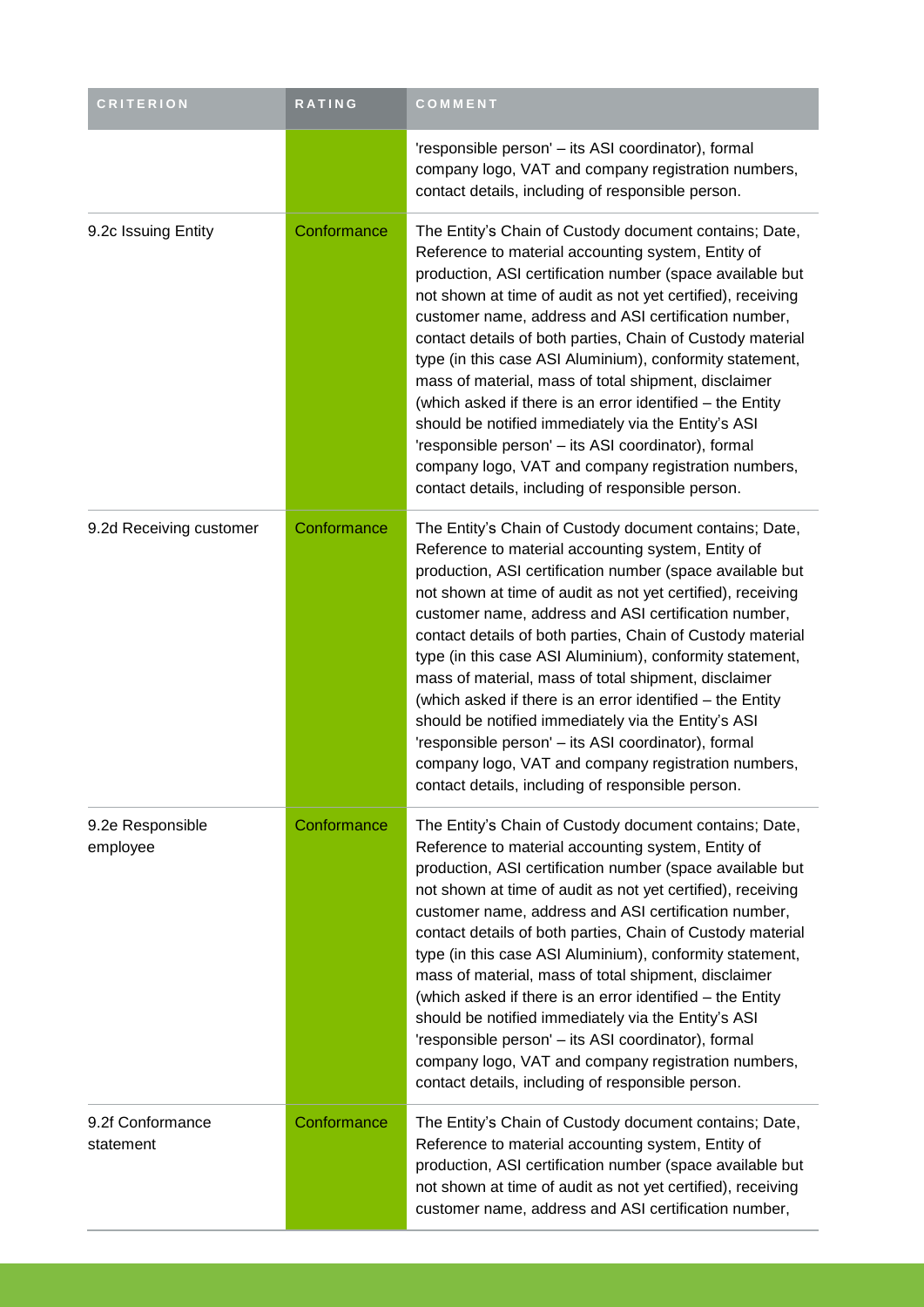| <b>CRITERION</b>                                 | RATING      | COMMENT                                                                                                                                                                                                                                                                                                                                                                                                                                                                                                                                                                                                                                                                                                                                                                   |
|--------------------------------------------------|-------------|---------------------------------------------------------------------------------------------------------------------------------------------------------------------------------------------------------------------------------------------------------------------------------------------------------------------------------------------------------------------------------------------------------------------------------------------------------------------------------------------------------------------------------------------------------------------------------------------------------------------------------------------------------------------------------------------------------------------------------------------------------------------------|
|                                                  |             | contact details of both parties, Chain of Custody material<br>type (in this case ASI Aluminium), conformity statement,<br>mass of material, mass of total shipment, disclaimer<br>(which asked if there is an error identified - the Entity<br>should be notified immediately via the Entity's ASI<br>'responsible person' - its ASI coordinator), formal<br>company logo, VAT and company registration numbers,<br>contact details, including of responsible person.                                                                                                                                                                                                                                                                                                     |
| 9.2g Type of Chain of<br><b>Custody Material</b> | Conformance | The Entity's Chain of Custody document contains; Date,<br>Reference to material accounting system, Entity of<br>production, ASI certification number (space available but<br>not shown at time of audit as not yet certified), receiving<br>customer name, address and ASI certification number,<br>contact details of both parties, Chain of Custody material<br>type (in this case ASI Aluminium), conformity statement,<br>mass of material, mass of total shipment, disclaimer<br>(which asked if there is an error identified - the Entity<br>should be notified immediately via the Entity's ASI<br>'responsible person' - its ASI coordinator), formal<br>company logo, VAT and company registration numbers,<br>contact details, including of responsible person. |
| 9.2h Mass of Chain of<br><b>Custody Material</b> | Conformance | The Entity's Chain of Custody document contains; Date,<br>Reference to material accounting system, Entity of<br>production, ASI certification number (space available but<br>not shown at time of audit as not yet certified), receiving<br>customer name, address and ASI certification number,<br>contact details of both parties, Chain of Custody material<br>type (in this case ASI Aluminium), conformity statement,<br>mass of material, mass of total shipment, disclaimer<br>(which asked if there is an error identified - the Entity<br>should be notified immediately via the Entity's ASI<br>'responsible person' - its ASI coordinator), formal<br>company logo, VAT and company registration numbers,<br>contact details, including of responsible person. |
| 9.2i Mass of total material                      | Conformance | The Entity's Chain of Custody document contains; Date,<br>Reference to material accounting system, Entity of<br>production, ASI certification number (space available but<br>not shown at time of audit as not yet certified), receiving<br>customer name, address and ASI certification number,<br>contact details of both parties, Chain of Custody material<br>type (in this case ASI Aluminium), conformity statement,<br>mass of material, mass of total shipment, disclaimer<br>(which asked if there is an error identified - the Entity<br>should be notified immediately via the Entity's ASI<br>'responsible person' - its ASI coordinator), formal<br>company logo, VAT and company registration numbers,<br>contact details, including of responsible person. |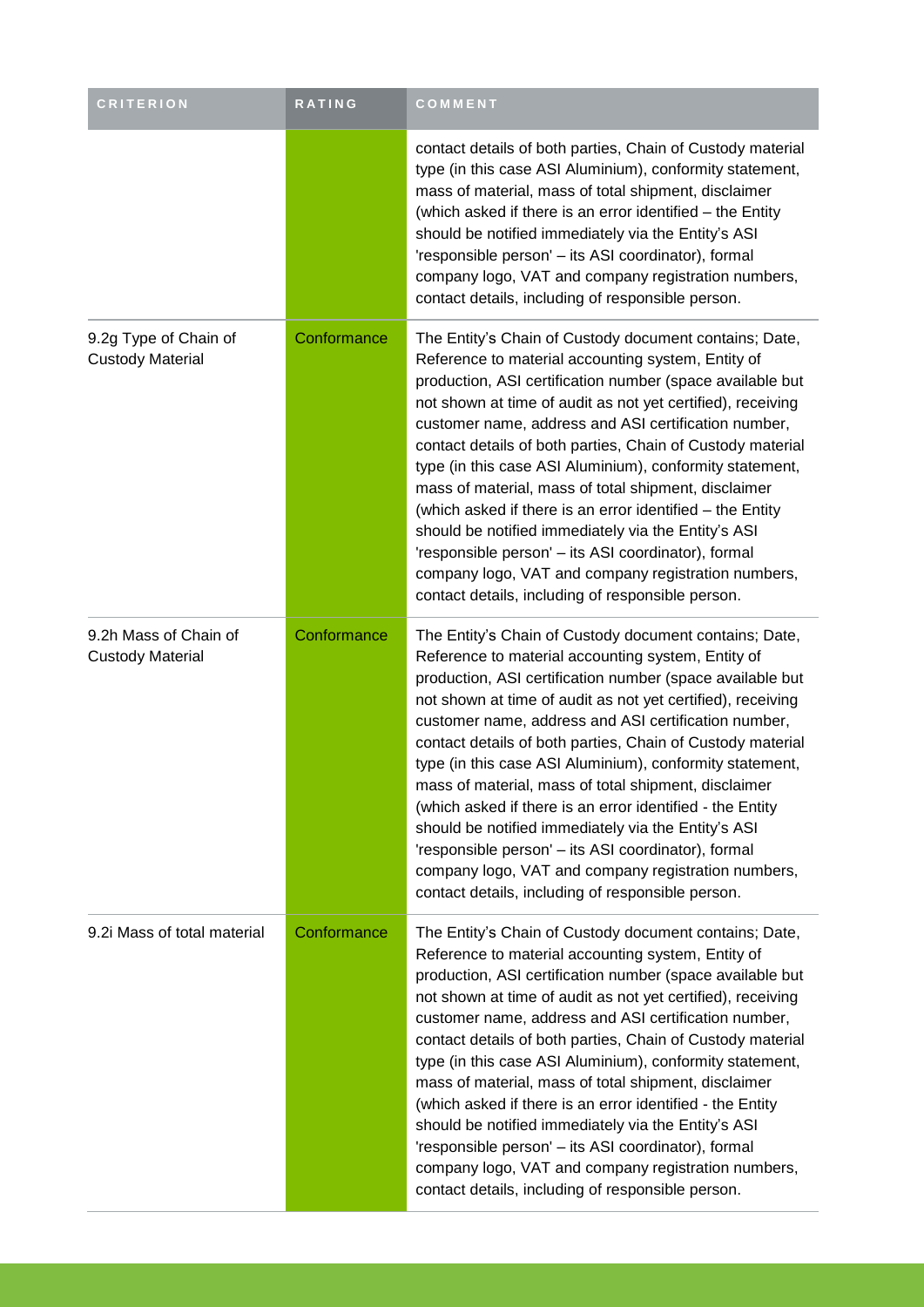| <b>CRITERION</b>                                       | RATING         | COMMENT                                                                                                                                                                                                                                                                                                                                                                                                                                                                                                                                       |
|--------------------------------------------------------|----------------|-----------------------------------------------------------------------------------------------------------------------------------------------------------------------------------------------------------------------------------------------------------------------------------------------------------------------------------------------------------------------------------------------------------------------------------------------------------------------------------------------------------------------------------------------|
| 9.3a Sustainability Data<br>(optional)                 | Not Applicable | The Entity does not wish to make use of this option to<br>include other data with the Chain of Custody document. It<br>publishes an annual Sustainability Report which contains<br>information about other sustainability metrics including<br>greenhouse gas emissions. It also has an LCA available.                                                                                                                                                                                                                                        |
| 9.3b Sustainability Data<br>(passing on)               | Not Applicable | The Entity does not wish to make use of this option to<br>include other data with the Chain of Custody document. It<br>publishes an annual Sustainability Report which contains<br>information about other sustainability metrics including<br>greenhouse gas emissions. It also has an LCA available.                                                                                                                                                                                                                                        |
| 9.3c Post-Casthouse ASI<br><b>Certification status</b> | Conformance    | The Entity's certification status is presented on the ASI's<br>website at<br>https://aluminium-stewardship.org/about-asi/asi-<br>members/elval/<br>This link is also present on the Chain of Custody<br>Document that is issued by the Entity.                                                                                                                                                                                                                                                                                                |
| 9.4 Supplementary<br>Information (optional)            | Not Applicable | The Entity does not wish to include supplementary<br>information on the Chain of Custody Document as it<br>provides suitable information in its Sustainability Report<br>https://www.elval.com/en/sustainability-csr-reports and<br>via account managers. Therefore this criterion is Not<br>Applicable.                                                                                                                                                                                                                                      |
| 9.5 Response to<br>verification requests               | Conformance    | The Entity operates a procedure which includes a flow<br>chart and guidance to establish and confirm what is a<br>'reasonable request' and 6 scenarios of verification<br>requests, e.g. verification of Chain of Custody quantity -<br>via documentation and then through desktop review and<br>then through audit. Other requests are answered by<br>nature of having been in scope of the audit through the<br>ASI certification process and the ASI certificate is<br>provided as proof of this, e.g. of a Material Accounting<br>System. |
| 9.6 Error management                                   | Conformance    | The Entity has an error management procedure that<br>could relate to incoming or outgoing ASI Chain of<br>Custody Material and this is documented in the transfer<br>of materials procedure. The flow chart shows error<br>identification, root cause analysis and there is an error<br>log and form for completion. As the system is automated<br>then the risk of error is very low. This system is<br>established for this eventuality.                                                                                                    |

### 10 RECEIVING CHAIN OF CUSTODY DOCUMENTS

| 10.1 Verify required | Conformance | The Entity has training documentation which provides       |
|----------------------|-------------|------------------------------------------------------------|
| information included |             | detailed instructions of all the information requirements, |
|                      |             | where to find it on the document and where to register it  |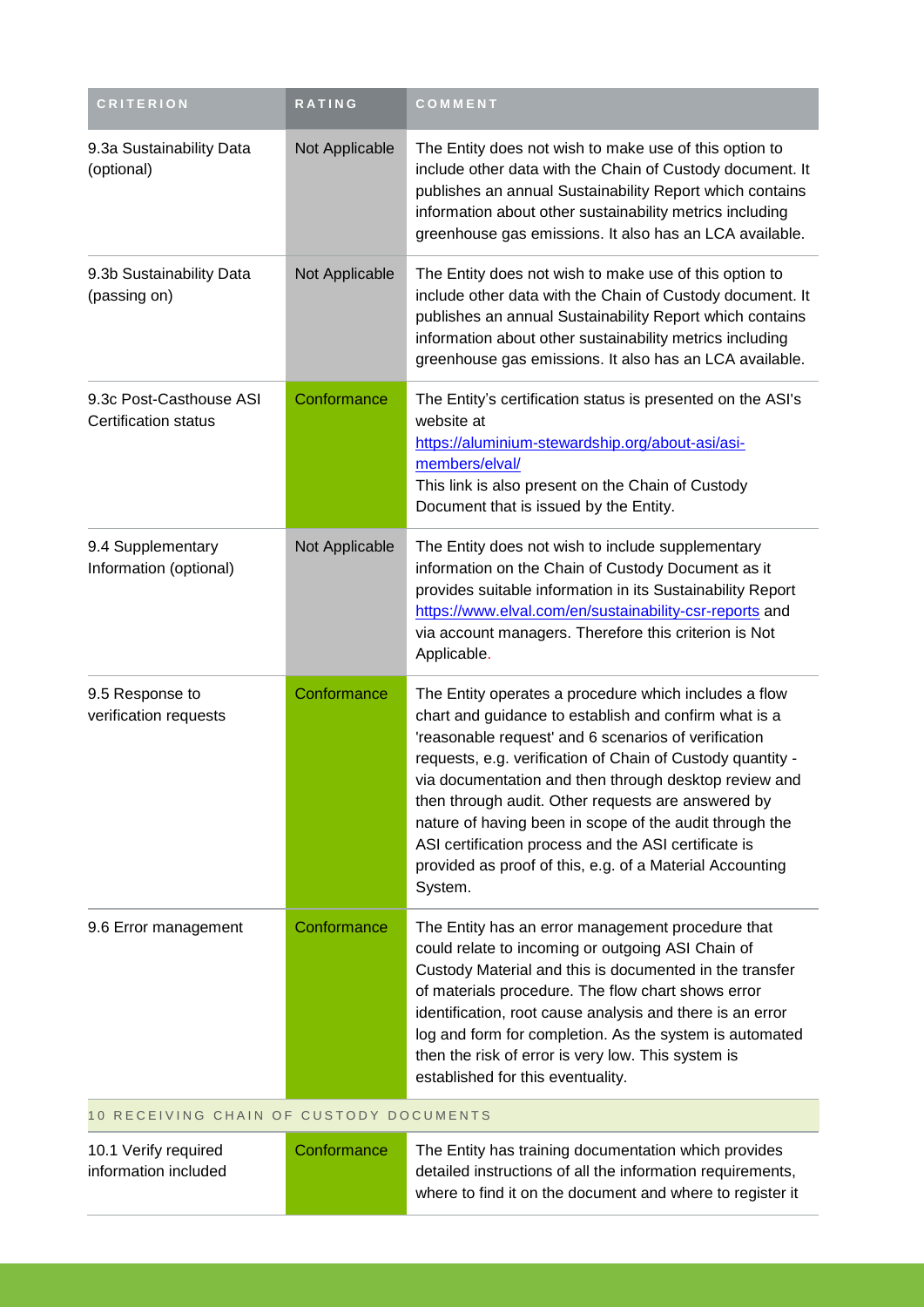| <b>CRITERION</b>                                                 | RATING         | COMMENT                                                                                                                                                                                                                                                                                                                                                                                                                                                                                                                                                                                             |
|------------------------------------------------------------------|----------------|-----------------------------------------------------------------------------------------------------------------------------------------------------------------------------------------------------------------------------------------------------------------------------------------------------------------------------------------------------------------------------------------------------------------------------------------------------------------------------------------------------------------------------------------------------------------------------------------------------|
|                                                                  |                | on the system. This was checked during interview with<br>relevant personnel.                                                                                                                                                                                                                                                                                                                                                                                                                                                                                                                        |
| 10.2 Verify consistency<br>with shipments                        | Conformance    | The Entity's goods receiving personnel verify the<br>consistency of received Chain of Custody Documents<br>with the accompanying Chain of Custody Material or<br>Eligible Scrap and for recording information in their<br>Material Accounting System. The process is managed by<br>the Recycling Department and inspections on the<br>properties of the incoming material are carried out on site<br>by the scrap yard supervisor and on the registration of<br>the material by the Goods Receipt Officers, who liaise<br>with the Metals Department for the resolution of any<br>issue identified. |
| 10.3 Verify supplier Chain<br>of Custody Certification<br>status | Conformance    | The Entity's responsible person checks the ASI website<br>on a regular basis to verify the validity and scope of the<br>supplier's ASI Chain of Custody Certification for any<br>changes that might affect the status of the supplied<br>Chain of Custody Material or Eligible Scrap.                                                                                                                                                                                                                                                                                                               |
| 10.4 Error management                                            | Conformance    | The Entity has implemented a procedure to be followed<br>on the occasion of errors identified, either on incoming or<br>outgoing Chain of Custody material. All errors are<br>reported in the Error Documentation Form, which also<br>provides room for root cause analysis and corrective<br>actions documentation and follow-up.                                                                                                                                                                                                                                                                  |
| 11 MARKET CREDITS SYSTEM: ASI CREDITS                            |                |                                                                                                                                                                                                                                                                                                                                                                                                                                                                                                                                                                                                     |
| 11.1a Material Accounting<br>System - allocation                 | Not Applicable | Not Applicable as the Entity will not be engaged with the<br>Market Credit System                                                                                                                                                                                                                                                                                                                                                                                                                                                                                                                   |
| 11.1b Link to Casthouse<br>Products                              | Not Applicable | Not Applicable as the Entity will not be engaged with the<br><b>Market Credit System</b>                                                                                                                                                                                                                                                                                                                                                                                                                                                                                                            |
| 11.1c No double counting                                         | Not Applicable | Not Applicable as the Entity will not be engaged with the<br>Market Credit System                                                                                                                                                                                                                                                                                                                                                                                                                                                                                                                   |
| 11.1d No Positive Balance<br>for ASI Credits                     | Not Applicable | Not Applicable as the Entity will not be engaged with the<br><b>Market Credit System</b>                                                                                                                                                                                                                                                                                                                                                                                                                                                                                                            |
| 11.2a Date of issue                                              | Not Applicable | Not Applicable as the Entity will not be engaged with the<br><b>Market Credit System</b>                                                                                                                                                                                                                                                                                                                                                                                                                                                                                                            |
| 11.2b Reference number                                           | Not Applicable | Not Applicable as the Entity will not be engaged with the<br>Market Credit System                                                                                                                                                                                                                                                                                                                                                                                                                                                                                                                   |
| 11.2c Issuing Entity                                             | Not Applicable | Not Applicable as the Entity will not be engaged with the                                                                                                                                                                                                                                                                                                                                                                                                                                                                                                                                           |

Market Credit System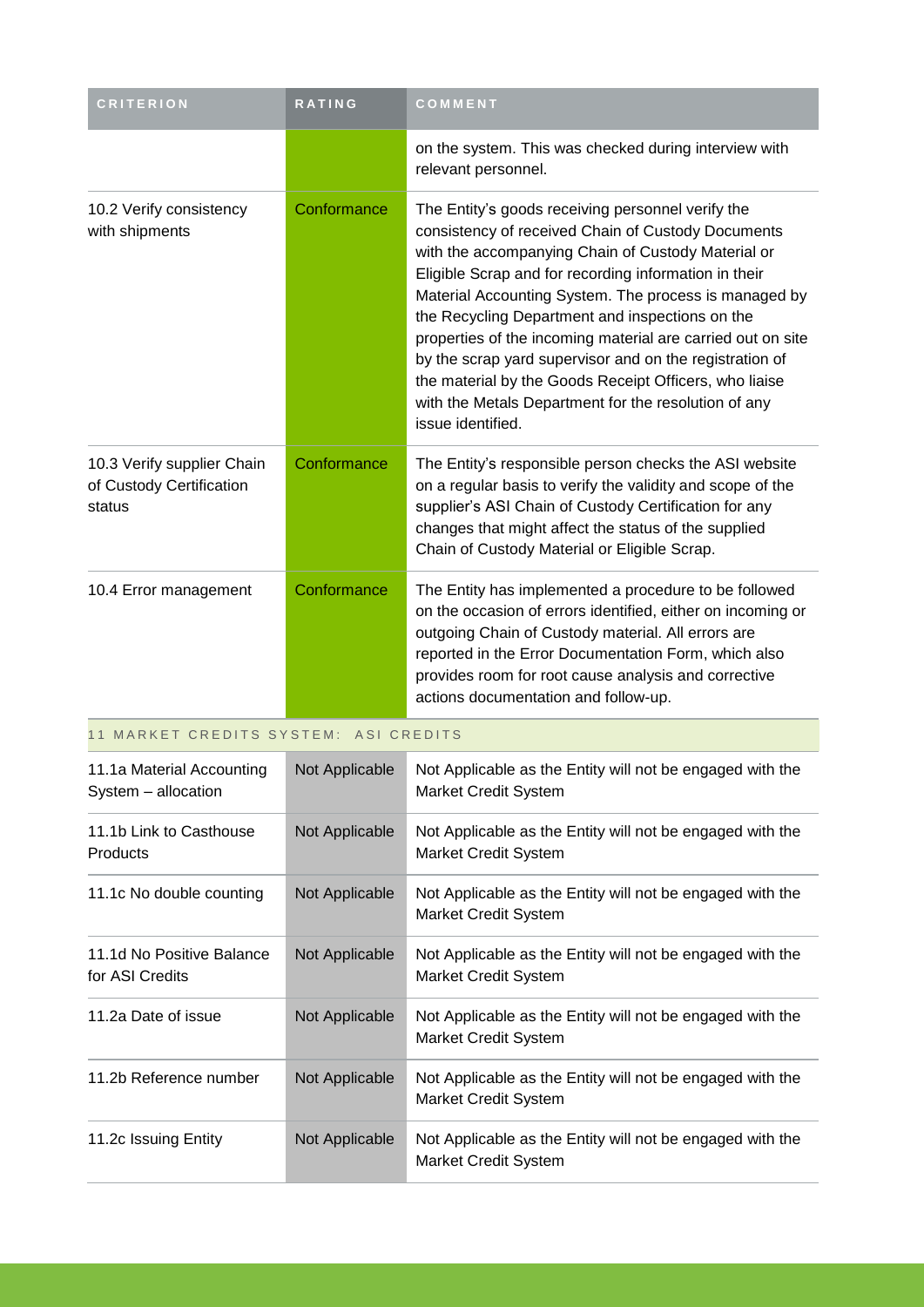| <b>CRITERION</b>                                                          | RATING         | COMMENT                                                                                  |
|---------------------------------------------------------------------------|----------------|------------------------------------------------------------------------------------------|
| 11.2d Receiving Entity                                                    | Not Applicable | Not Applicable as the Entity will not be engaged with the<br><b>Market Credit System</b> |
| 11.2e Conformance<br>statement                                            | Not Applicable | Not Applicable as the Entity will not be engaged with the<br>Market Credit System        |
| 11.2f ASI Credits<br>statement                                            | Not Applicable | Not Applicable as the Entity will not be engaged with the<br>Market Credit System        |
| 11.2g Quantity                                                            | Not Applicable | Not Applicable as the Entity will not be engaged with the<br>Market Credit System        |
| 11.3a Chain of Custody<br>Certification Scope -<br>purchasing ASI Credits | Not Applicable | Not Applicable as the Entity will not be engaged with the<br>Market Credit System        |
| 11.3b Material Accounting<br>System - purchasing                          | Not Applicable | Not Applicable as the Entity will not be engaged with the<br><b>Market Credit System</b> |
| 11.3c Expiry                                                              | Not Applicable | Not Applicable as the Entity will not be engaged with the<br>Market Credit System        |
| 11.3d No re-trading                                                       | Not Applicable | Not Applicable as the Entity will not be engaged with the<br><b>Market Credit System</b> |
| 11.3e No allocation to<br>physical products                               | Not Applicable | Not Applicable as the Entity will not be engaged with the<br><b>Market Credit System</b> |
| 11.3f Verify supplier Chain<br>of Custody Certification<br>status         | Not Applicable | Not Applicable as the Entity will not be engaged with the<br>Market Credit System        |
| 11.3g Five years maximum<br>for ASI Credits purchasing                    | Not Applicable | Not Applicable as the Entity will not be engaged with the<br>Market Credit System        |

## 12 CLAIMS AND COMMUNICATIONS

| 12.1a ASI Claims Guide    | Conformance | The Entity has developed a dedicated procedure which<br>prescribes the way that claims are made, in line with the<br>ASI Claims Guide, an assurance mechanism and the<br>way that cases of misconduct are reported to ASI. Based<br>on that, all claims have to be approved by the ASI<br>Coordinator who is assigned with the responsibility to<br>apply the ASI Claims Guide and liaise with ASI, if<br>needed, using the form. |
|---------------------------|-------------|-----------------------------------------------------------------------------------------------------------------------------------------------------------------------------------------------------------------------------------------------------------------------------------------------------------------------------------------------------------------------------------------------------------------------------------|
| 12.1b Verifiable evidence | Conformance | The Entity has developed a dedicated procedure which<br>prescribes the way that claims are made, in line with the<br>ASI Claims Guide, an assurance mechanism and the<br>way that cases of misconduct are reported to ASI. Based<br>on that, all claims have to be approved by the ASI<br>Coordinator who is assigned with the responsibility to                                                                                  |